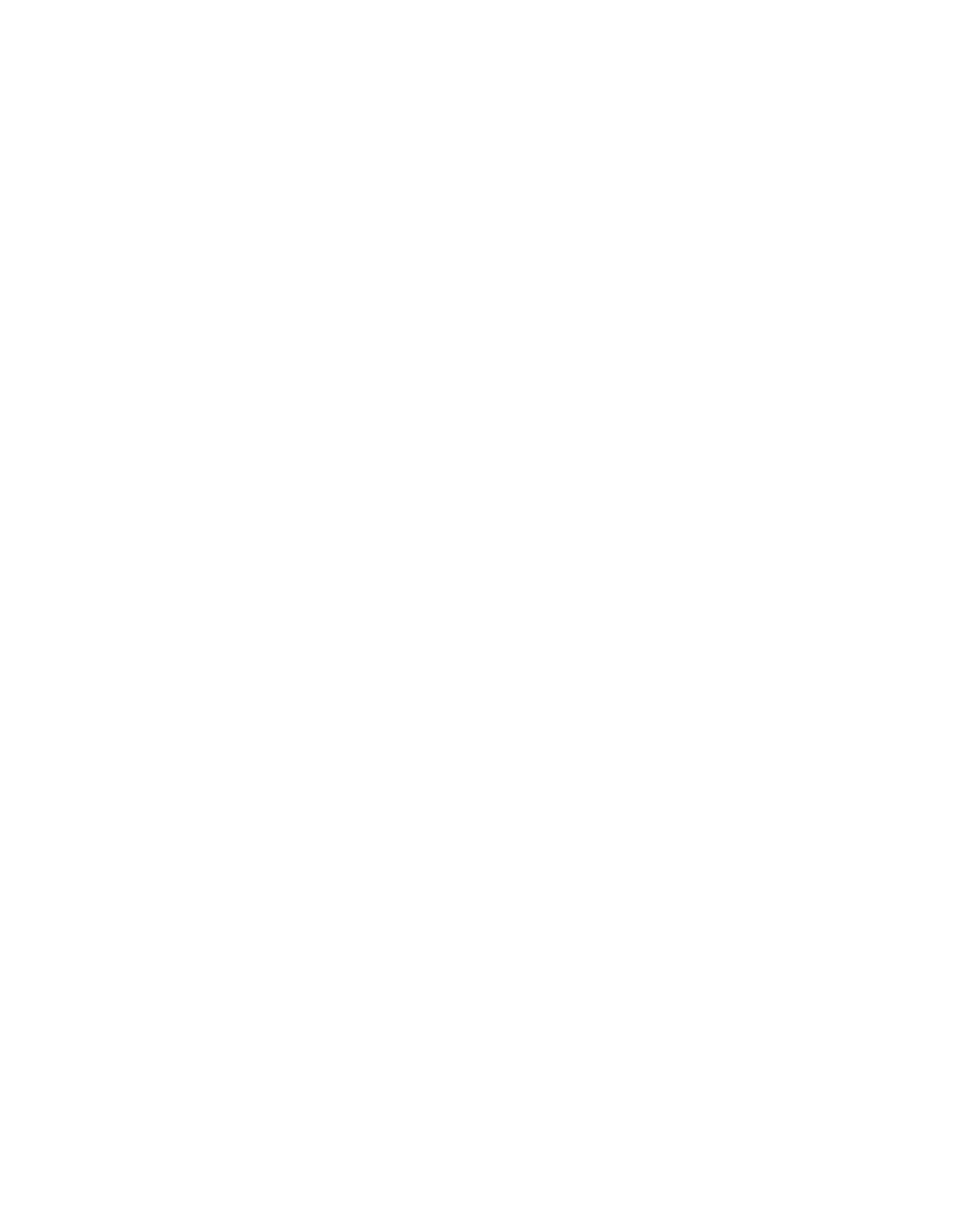## **Loss Control Recommendations**

- I. Pathfinder Leadership in Loss Control
	- A. Objective

It is the objectives of the Pathfinder director, counselors, instructors and all other staff members to lead out in maintaining a consistently safe environment for all club activities and properties.

B. Standards

Standards will be set by the director and staff for each situation, and will be adhered to by all club members.

C. Educating Policy

Creative and innovative techniques should be used to promote interest and a positive response toward consistency in loss control.

II. Loss Control Practices

A. Procedural Sources

The *Pathfinder Staff Manual* and/or *Youth Leaders' Handbook* shall be the primary source(s) for proper procedures in all activities.

B. Activities

A list shall be compiled of all activities in which there is an element of definite exposure to loss.

- 1. This list of activities shall be submitted for review to the local church administrative committee.
- C. Insurance Coverage

All Pathfinders and staff members shall be covered by an accident insurance policy. Contact your Conference for details on the current program in force.

- 1. Suggested Prohibited Activities:
	- a. Use of private aircraft, except for charter, commercial, or pilots who meet current NAD requirements;
	- b. Use of trampoline or any other device to propel the body, such as Reuther boards or springboards;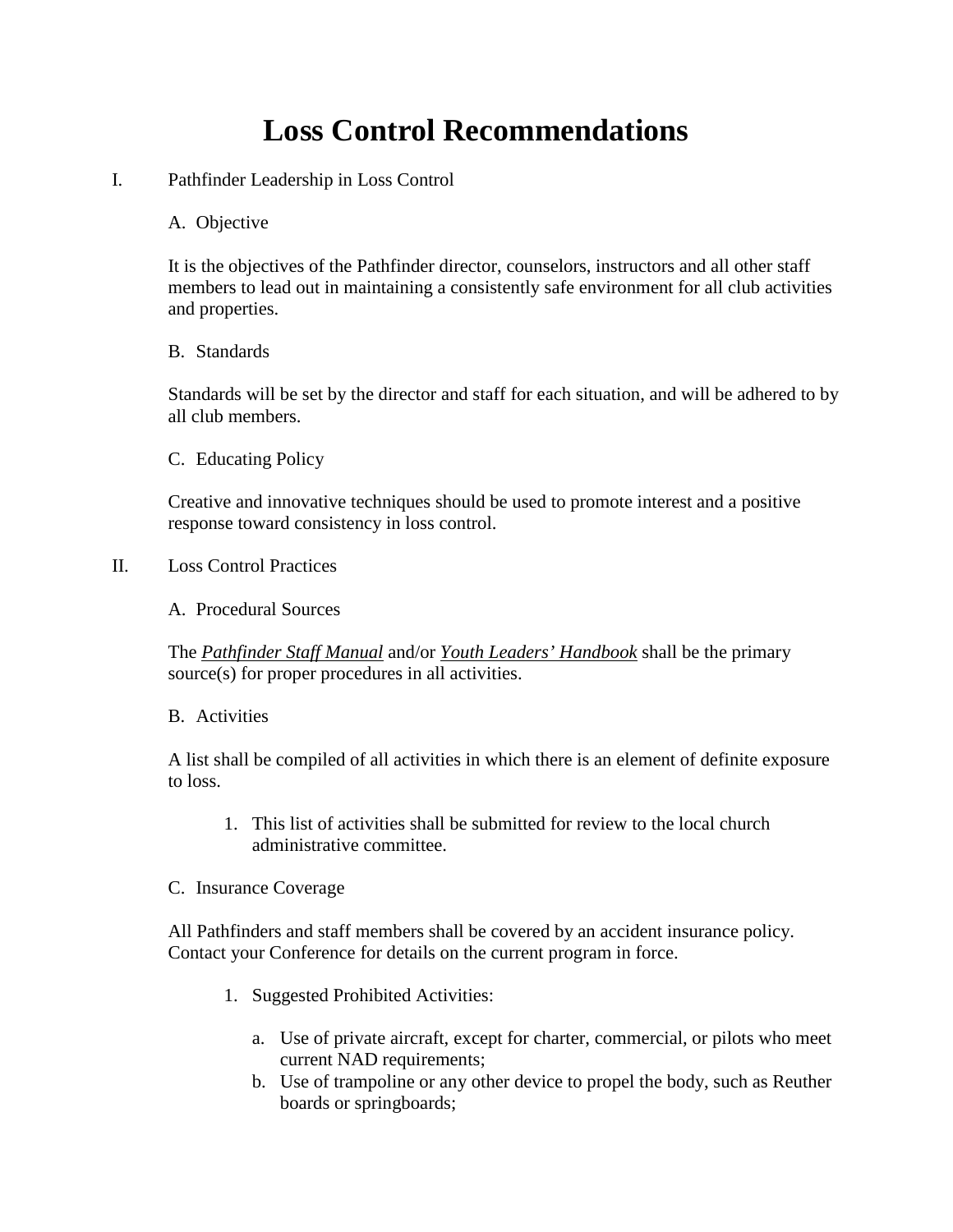- c. Tackle football;
- d. Motorcycles;
- e.  $ATV's (2, 3, and 4 wheeled)$
- f. Kite sailing
- g. Parasailing

## *Note: Some of the activities listed above may be excluded from insurance coverage. Contact your local risk manager for information on current coverages.*

2. Parental Permission Slip

A parental permission slip shall be obtained from each Pathfinder before any field trip activity.

- 3. Consent for Medical Treatment
	- a. This form shall be filled out annually and taken to each activity site by the Pathfinder director.
	- b. In all cases of injury, reasonable attempts shall be made to contact the parent or guardian.
- III. Risk Determinants and Safety Procedures
	- A. Levels of Risk

The level of risk shall be determined by the following factors:

- 1. Instructor's qualifications and prior experience.
- 2. Type of activity.
- 3. Number of participants in class or activity.
- 4. Location of activity
- 5. Condition of equipment used.
- 6. Allotted time for activity.
- 7. Number of and amount of adult experience assisting in activity
- B. Supervision and Staff
	- 1. Staff-Pathfinder ratio

The following is a guide to use in determining variable risk ratios:

- a. High-risk activity: 1 staff to 4 Pathfinders
- b. Mild-risk activity: 1 staff to 6 Pathfinders
- c. Low-risk activity: 1 staff to 10 Pathfinders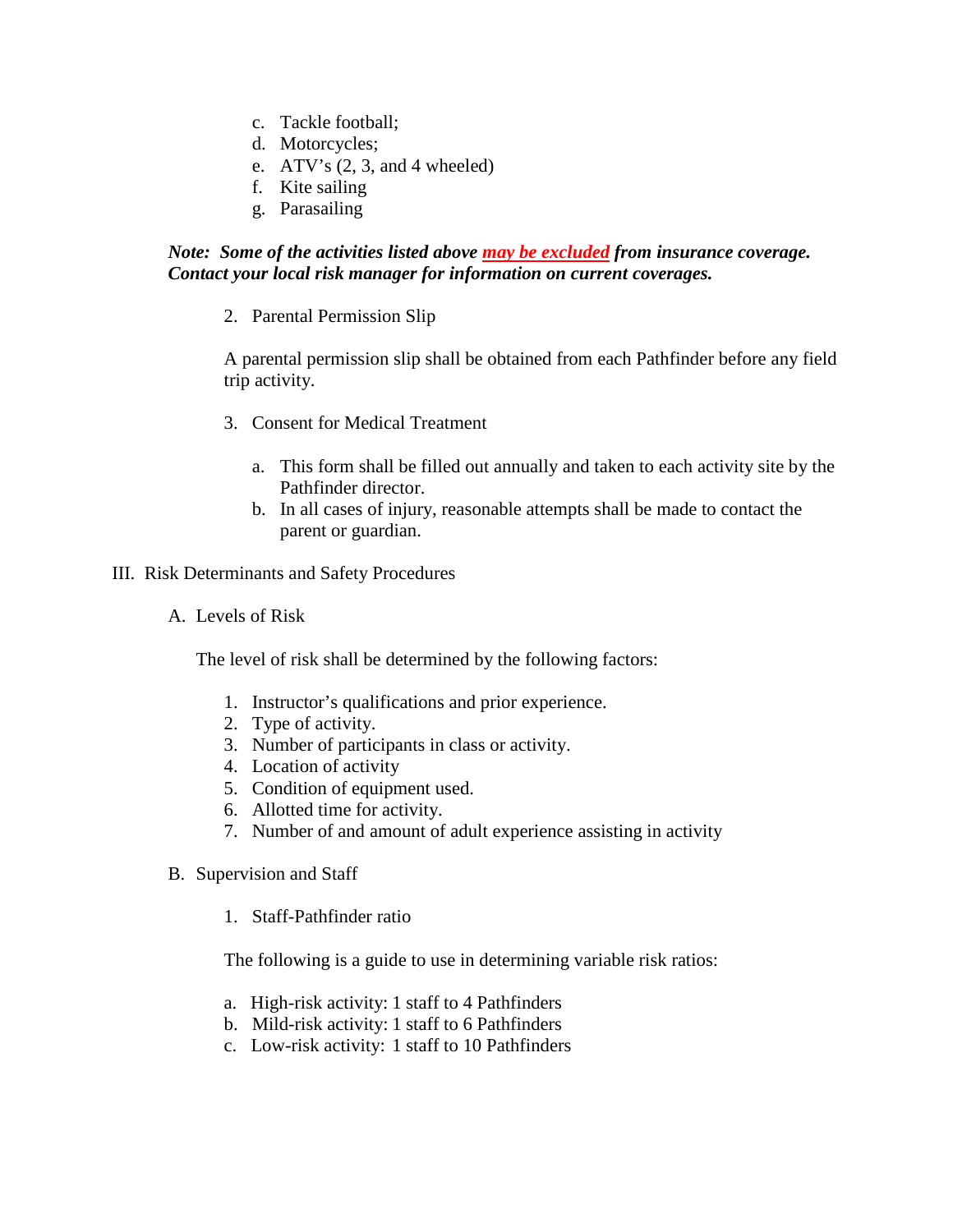- 2. Qualified Supervision
- a. Each supervisor shall have a specific knowledge of his particular of area of endeavor to assure proper loss control management.
- b. The club shall bring in outside teachers when their element of expertise is needed.
- C. Vehicles
	- 1. Only drivers with a known reputation for good driving and at least 21 years of age shall transport Pathfinders.
	- 2. Vehicles used for transportation of Pathfinders and supplies shall be currently insured in compliance with local state laws or local church insurance carriers.
	- 3. The number of passengers shall not exceed the seating capacity of the vehicle.
	- 4. Gross vehicles and tire weights shall not be exceeded.
	- 5. Vehicles shall be equipped with seal belts and shall be worn in compliance with state law.
	- 6. Open vehicles shall not be used to transport Pathfinders
	- 7. The use of trailers, moving vans, pick-up truck beds, trucks and campers are prohibited for use in transporting Pathfinders and staff. Motor homes may be used, provided occupants are limited to the number of available seats with belts.
- D. Annual Inspection
	- 1. Meeting Premises

An annual inspection of the Pathfinder meeting place shall be conducted.

2. Owned Properties

An inventory shall be maintained of all equipment, materials, substances, vehicles, boats, chairs, etc.

- E. Pathfinder Activities
	- 1. Campsites and other activity areas shall be thoroughly inspected with the following in mind:
		- a. Fire danger
		- a. Flash floods
		- b. Landslides
		- c. Cliffs
		- d. Loose rocks
		- e. Sanitation
		- f. Night-time security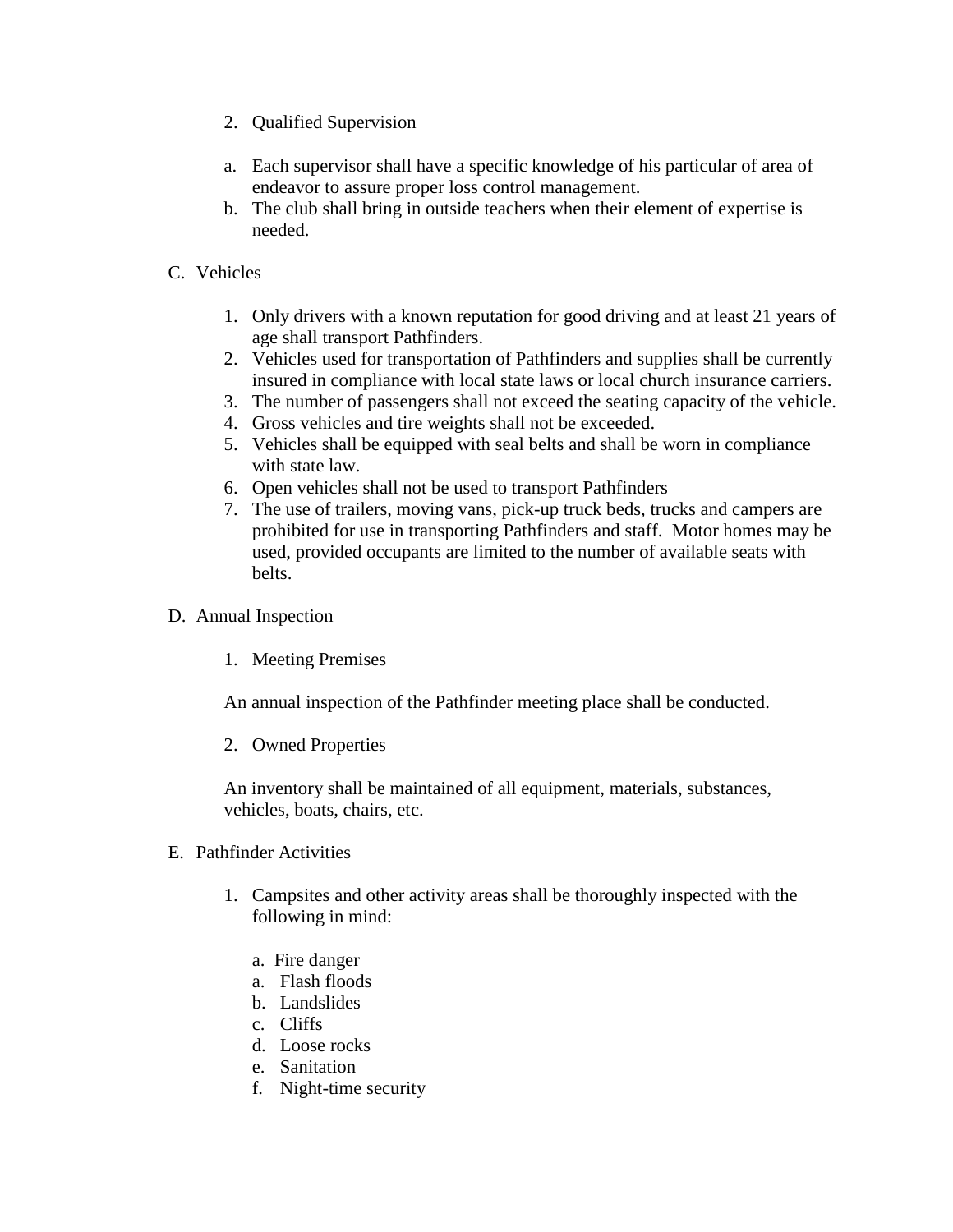- 2. Campfires
	- a. Fires should be built only in designated areas.
	- b. Fires shall be built at least 12 feet away from tents and/or combustible materials.
	- c. Fires shall not be left unattended.
	- d. Fires should be built only under the close supervision of qualified staff.
	- e. Power saws shall be operated by adults.
	- f. A shovel shall be maintained at each fire area.
- 3. Sanitation
	- a. Proper food storage requirements shall be maintained
	- b. The source of fresh water shall be checked.
	- c. Food handling and preparation shall be carried out with close supervision.
	- d. Gender separate latrines, if not already available, shall be properly built.
	- e. Waste disposal standards should adhere to local laws.
- 4. Swimming
	- a. Swimming areas shall be inspected for broken glass, swift currents and underwater snags.
	- b. Swimming areas shall be designated by the use of floats or ropes.
	- c. At least one staff member must have a current lifesaving certificate.
- 5. Gas Stoves
	- a.Operation of gas stoves shall be carried out only by staff or trained Pathfinder members.
	- b.Stove fuel shall be stored in marked containers away from heat and flames.
- F. First Aid
	- 1. Each club will have at least one adult trained in first aid.
	- 2. The first aid course is to be taught by a certified instructor.
	- 3. An annual course on first aid and safety shall be presented to the club members.
- G. Fidelity Control
	- 1. A proper accounting shall be made of the collection of Pathfinder dues and other monies.
	- 2. A verification of the money count should be made by another staff member with a procedure of rotating this staff member.
	- 3. Proper deposits should be made as soon as possible.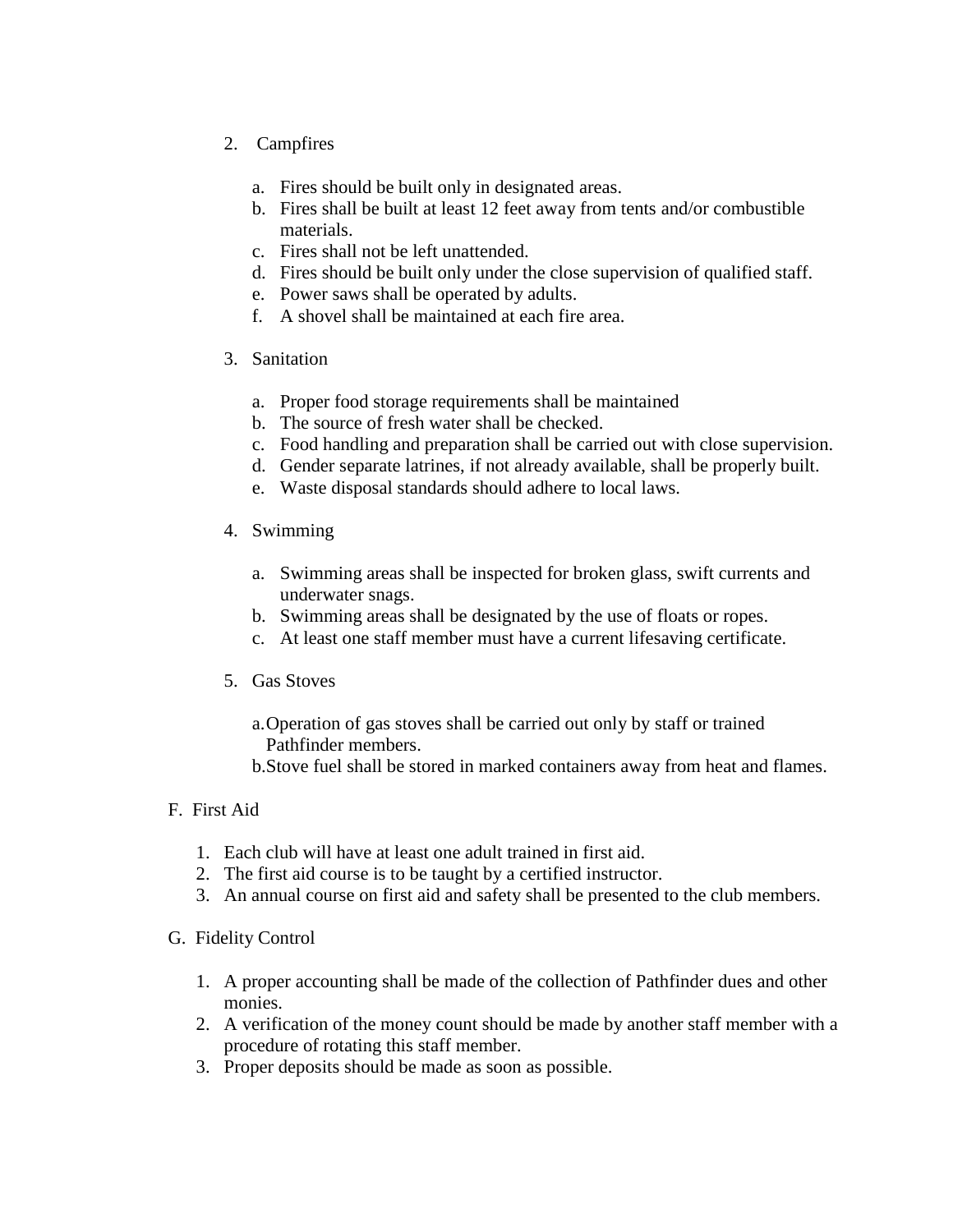- 4. It is recommended, the cub treasurer be discouraged from taking church funds into his home, unless there exists not other reasonable alternative.
- H. Sexual Misconduct

See the Sexual Misconduct Guidelines distributed by the North American or your local Division.

- I. Loss Control Audit and Education
	- 1. Each year one hour of club meeting time shall be used to review the important of loss control.

This could include:

- a. A guest speaker;
- b. A safety film;
- c. A safety talk by a staff member;
- d. Fire drills.
- 2. Loss control procedures should be written and the rules of the club adhered to by the participants in the Pathfinder-sponsored activities.
- IV. Losses
	- A. Emergency Procedures

Each Pathfinder Club shall develop and implement procedures for the following emergencies:

- 1. Sudden illness;
- 2. Injuries and drownings;
- 3. Fire;
- 4. Flood;
- 5. Robbery;
- 6. Earthquake;
- 7. Bomb threat;
- 8. Civil unrest;
- 9. Inclement weather.
- B. Loss Procedure

When losses do occur, the spokesperson for the club should be courteous and show concern. However, at not time make a statement admitting responsibility.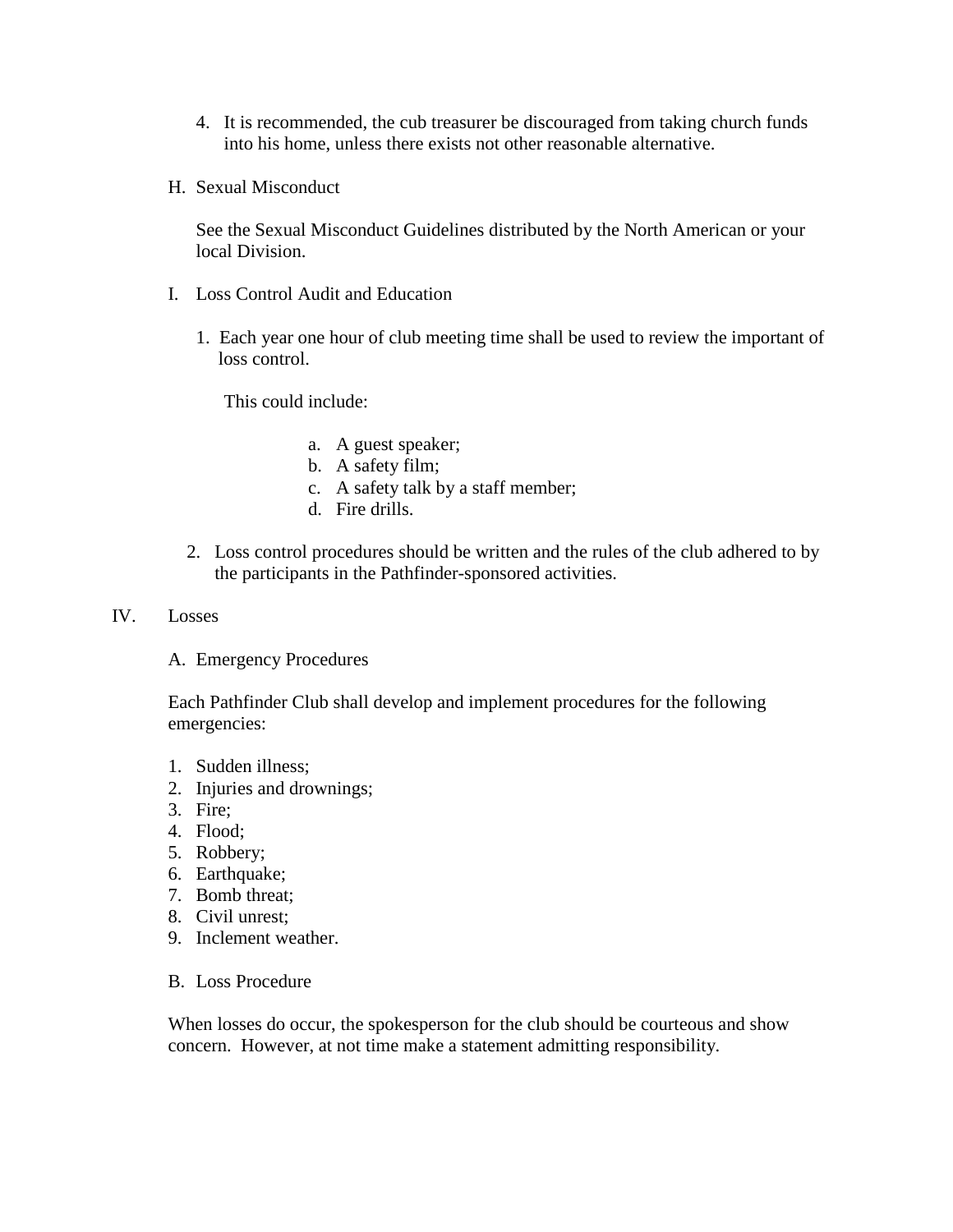## C. Reporting Losses

Any incident with a potential for present or future personal injury, property damage, or liability loss shall be reported within 24 hours to both the local Pathfinder Club director and the Conference Office Treasurer.